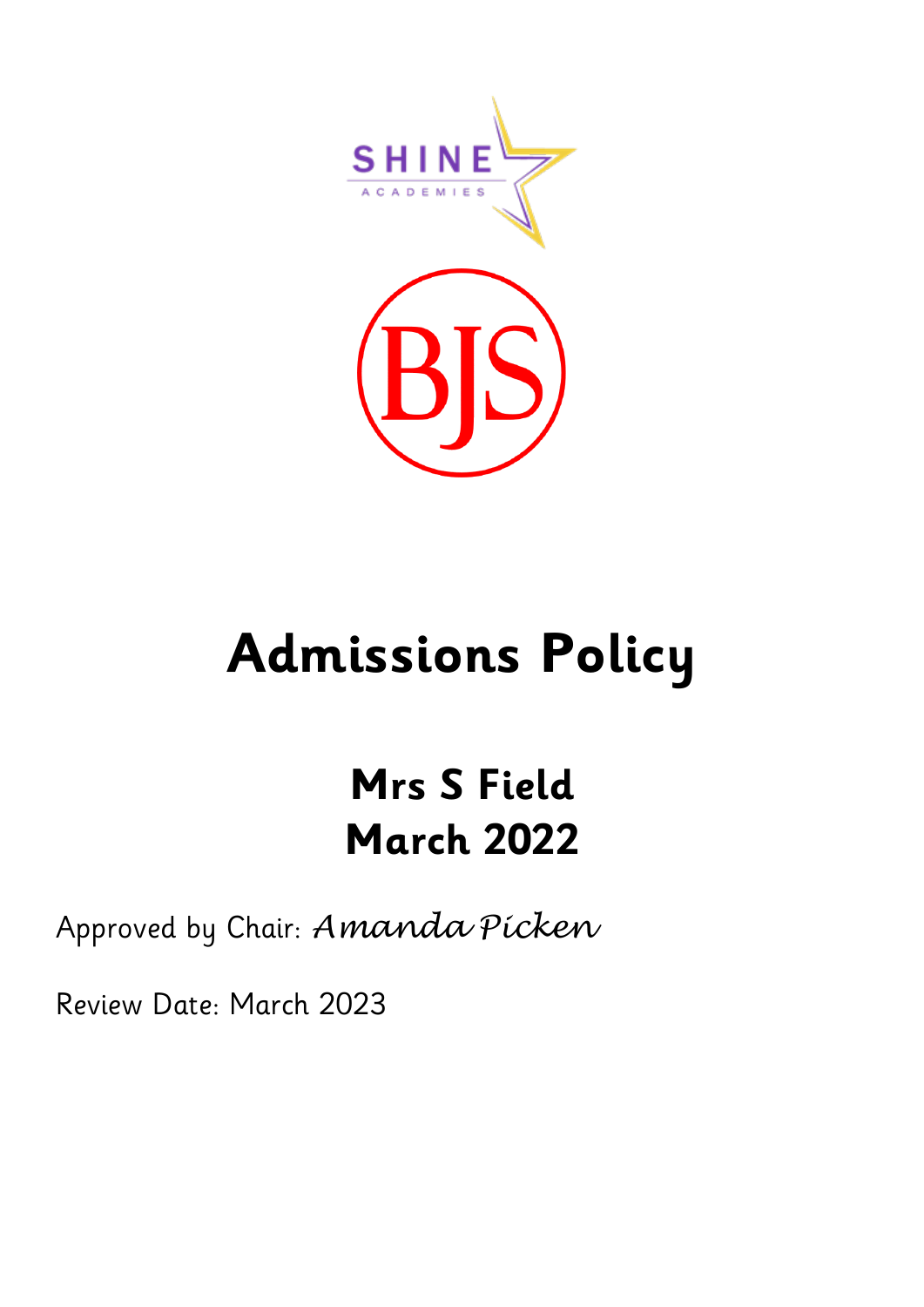#### **Admissions Policy**

To apply for a place at Busill Jones Primary for children in **Years 1-6 (including mid-year transfers to Reception)** please visit the Walsall Council Website. [www.walsall.gov.uk](http://www.walsall.gov.uk/)

To apply for a **Nursery** place at Busill Jones Primary please contact the school office 01922 710700 [postbox@busilljonesprimary.co.uk](mailto:postbox@busilljonesprimary.co.uk)

#### **[www.walsall.gov.uk](http://www.walsall.gov.uk/)**

- Click on **Education** (bottom left on the homepage)
- Click on **School admissions**
- Click on **Mid-year admissions** (if you are applying for a Reception place for the following September click on Primary School admissions)
- Click on **Online preference form**

You will need to register in order to make the application.

Walsall Council will allocate places based on the spaces available in school following their admissions criteria (please see below for details). You will be notified by the Council if your application has been successful.

Nursery applicants will be notified by the School.

Successful applicants will be invited to visit Busill Jones to fill out paper work, tour the school and talk to staff about their child. A suitable start date will be agreed at that meeting.

Busill Jones Primary Contact details

Telephone: 01922 710700 Email: [postbox@busilljonesprimary.co.uk](mailto:postbox@busilljonesprimary.co.uk)

Walsall Council Admissions Contact Information

Telephone: 01922 652585 Email: [primary.admissions@walsall.gov.uk](mailto:primary.admissions@walsall.gov.uk)

#### Walsall Council and Busill Jones Primary Admissions Criteria

[Children with Statements of Special Educational Needs are placed in schools by virtue of the Education Act 1996, before consideration is given to other pupils].

- 1. Children in Public Care (looked after children)
- 2. Children who have a brother or sister already in attendance at the school when the application is made
- 3. Children for whom a place is essential on medical or social grounds as supported in writing by a medical practitioner or social worker
- 4. Distance between the home address and the school as measured in a straight line with priority given to those living closest.

SHINE Academies will ensure it meets its duties under the Schools Admissions Code of Practice by:

• Not refusing admission for a child that has named the school in their Education Health Care (EHC) plan